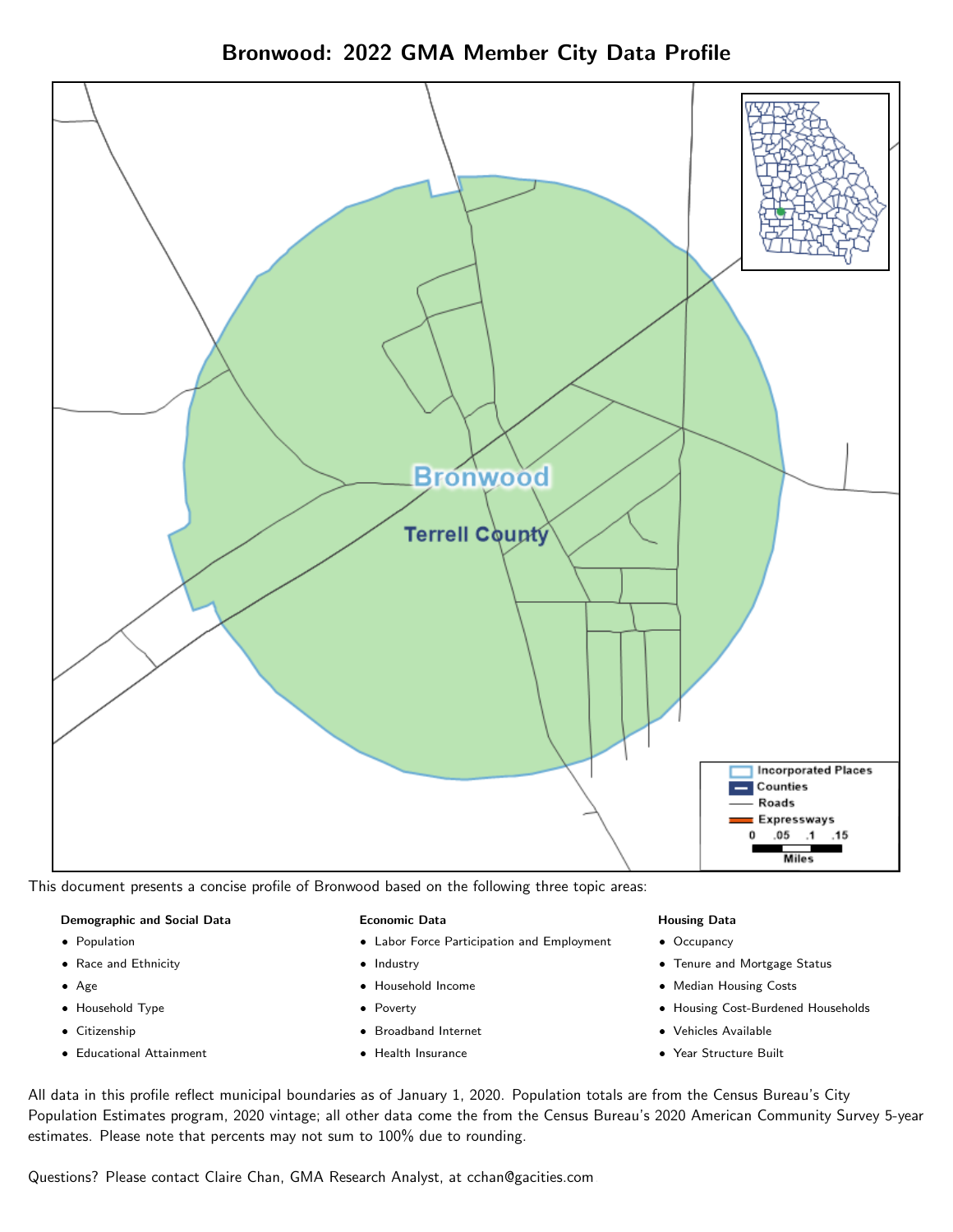# Bronwood: Demographic and Social





Source: American Community Survey, 2020 5-year estimates, table B01001 Source: American Community Survey, 2020 5-year estimates, table B11001

# **Citizenship**

Age



Source: American Community Survey, 2020 5-year estimates, table B05002 Source: American Community Survey, 2020 5-year estimates, table B15002

Race and Ethnicity



Source: U.S. Census Bureau, City Population Estimates, 2020 vintage Source: American Community Survey, 2020 5-year estimates, table B03002

# Household Type



#### Educational Attainment



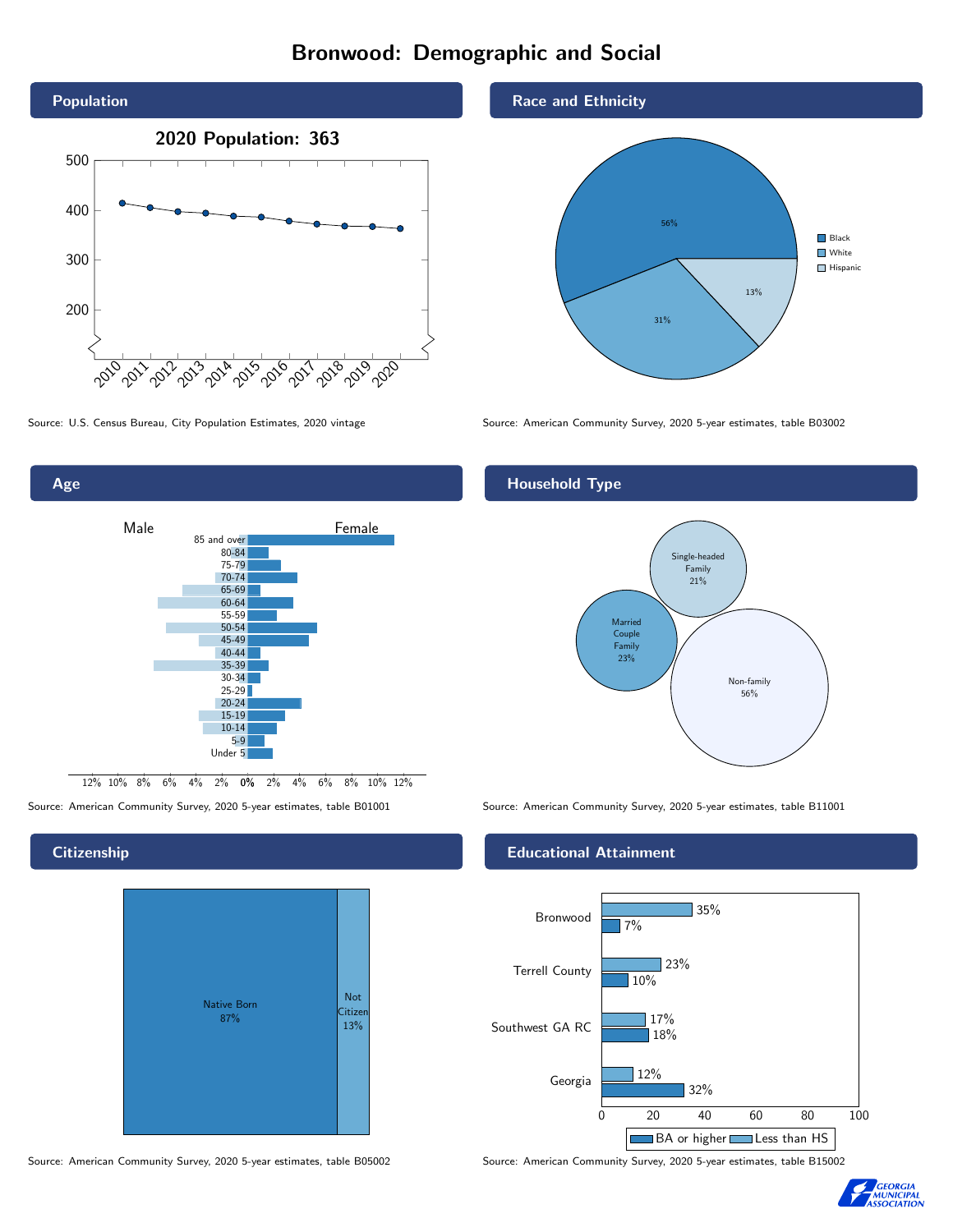# Bronwood: Economic



Source: American Community Survey, 2020 5-year estimates, table B23001 Note: Unemployment rate is based upon the civilian labor force.

## Industry

| Agriculture, forestry, fishing and hunting, and mining      | 21%   |
|-------------------------------------------------------------|-------|
| Construction                                                | $1\%$ |
| Manufacturing                                               | 23%   |
| <b>Wholesale Trade</b>                                      | $1\%$ |
| Retail Trade                                                | 5%    |
| Transportation and warehousing, and utilities               | $4\%$ |
| Information                                                 | $0\%$ |
| Finance and insurance, real estate, rental, leasing         | $0\%$ |
| Professional, scientific, mgt, administrative, waste mgt    | 5%    |
| Educational services, and health care and social assistance | 28%   |
| Arts, entertainment, recreation, accommodation, food        | 5%    |
| service                                                     |       |
| Other services, except public administration                | $4\%$ |
| Public administration                                       | 3%    |

Source: American Community Survey, 2020 5-year estimates, table C24030



Source: American Community Survey, 2020 5-year estimates, tables B19013 and B19025 Source: American Community Survey, 2020 5-year estimates, table B17010



Poverty



## **Health Insurance**



Source: American Community Survey, 2020 5-year estimates, table B28002 Source: American Community Survey, 2020 5-year estimates, table B18135